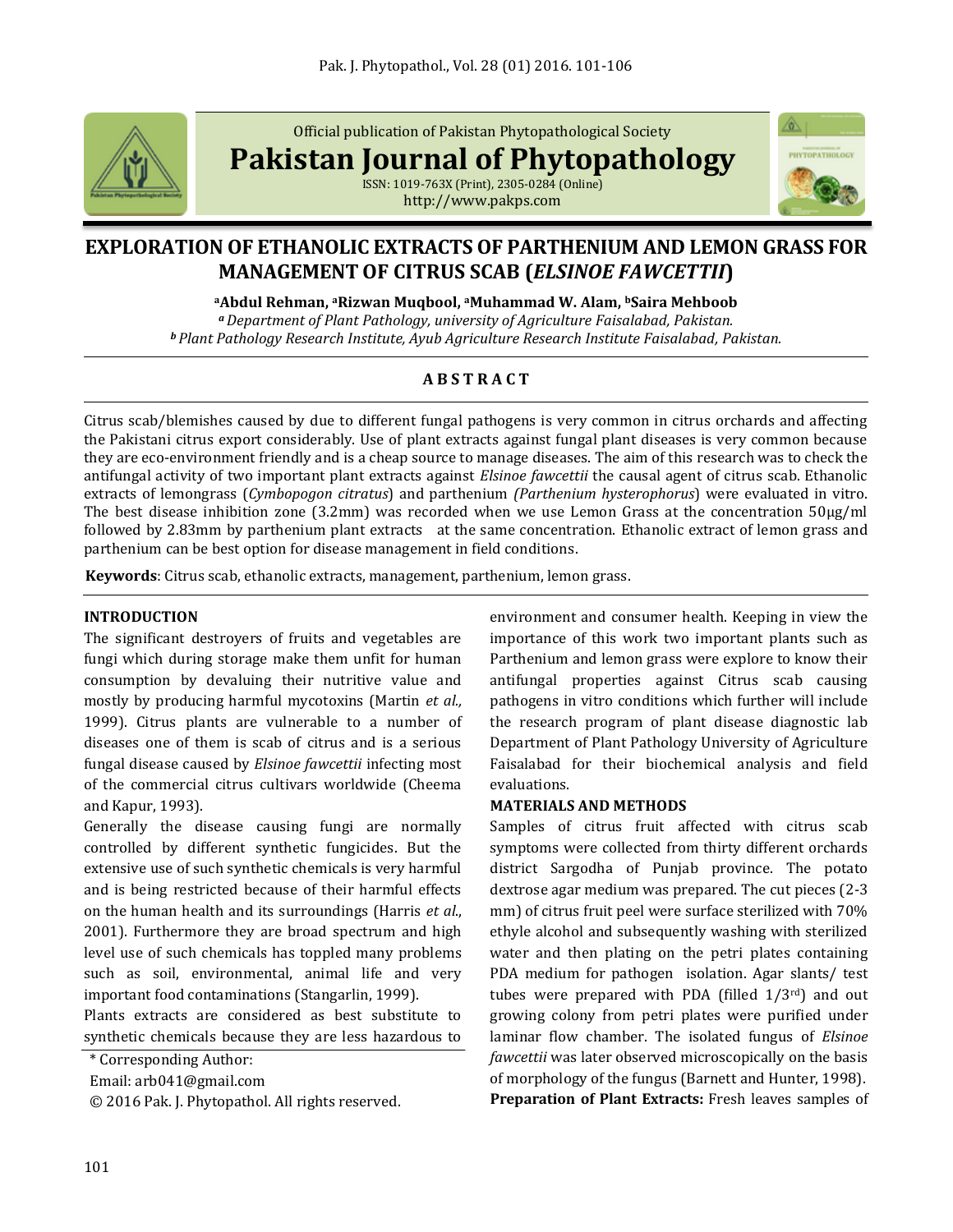*Parthenium hysterophorus* and *Cymbopogon citrates*  plants were collected from different localities in district Faisalabad and washed thoroughly under running tap water, dried under shade on blotting paper and then grind. After this twenty gram each sample was taken in a conical flask and extracted with solvent of pure ethanol (100 mL) for 6 hours at room temperature in an orbital shaker. The extracts were separated from the pellet by passing through filter paper. The residues were extracted twice and extracts were evaporated and freed of solvent at reduced pressure  $45^{\circ}$ C using rotary evaporator. The final extracts were stored in refrigerator at -4oC (Sultana *et al*., 2009). Different doses of both plant extracts were applied against isolated fungi by using poison food technique. Plant extracts were used at 5, 15, 25 and 50 µg/mL concentrations. PDA medium was prepared and different concentrations of plant extracts as mentioned above were made and added in PDA medium by using agar well method. Then culture of isolated fungi of about 5 mm discs was placed in the center of petri plates containing media and agar wells. Three replications of plant extract concentration were used and plates without

plant extracts were served as control. The Petri plates were wrapped with parafilm tightly and incubated at 25± 2oC temperature and radial colony of tested fungus were recorded after 3, 5 and 7 days and growth were measured in mm. Standard errors of means of three replicates of each treatment were calculated using software STATISTIX 8.1. All the data were analyzed by analysis of variance (ANOVA) using similar software. Following the ANOVA, Tuckeys test was applied for further analysis.

#### **RESULTS**

The results of survey conducted in Sargodha and nearby localities revealed the presence of citrus scab disease with the incidence of up to 45%. The infection occurs when fruit size is small similar to the size of small size lemon. Samples of fruit, leave and twig were further processed in laboratory to isolate the associated pathogen. For further fungus growth and sporulation, the test tubes were incubated in an incubator at  $(28°C +$ 2). The isolated fungi were identified as *Elsinoe fawcettii*, *Colletotrichum gloeosporioides*, *Alternaria alternata* and *Fusarium* spp. (Figure 1) were identified microscopically on the basis of morphological characters of the fungus.





In the surveyed orchards the most prevalent pathogens was *E. fawcettii* (35.50%) on the fruit followed by *Colletotrichum gloeosporioides* (28.50%), *Alternaria alternata*(27.00%), *Aspegillus* spp. (4.00%), *Penicillium* spp (3.00%), *F. oxysporum* (2.00%). In case of isolations from leaves samples the most prevalent pathogen was *A. alternata* (60.00%) whereas *C. gloeosporioides* (70.32%) was the most prevalent pathogen isolated from twigs Figure 1.The data on the effect of ethanolic extracts is presented in figure 2. All the tested ethanolic plant extracts (Lemon Grass, Parthenium, Kasni and *Aloe vera*) inhibited the mycelia growth of *E. fawcettii* invariably and significantly. The best disease inhibition zone (3.2mm) was recorded when we use Lemon Grass at the concentration 50µg/ml followed by 2.83mm by Parthenium plant extracts at the concentration of 50µg/ml. Whereas Kasni and *Aloe vera* were found least effective against *E. fawcettii* (Figure 2).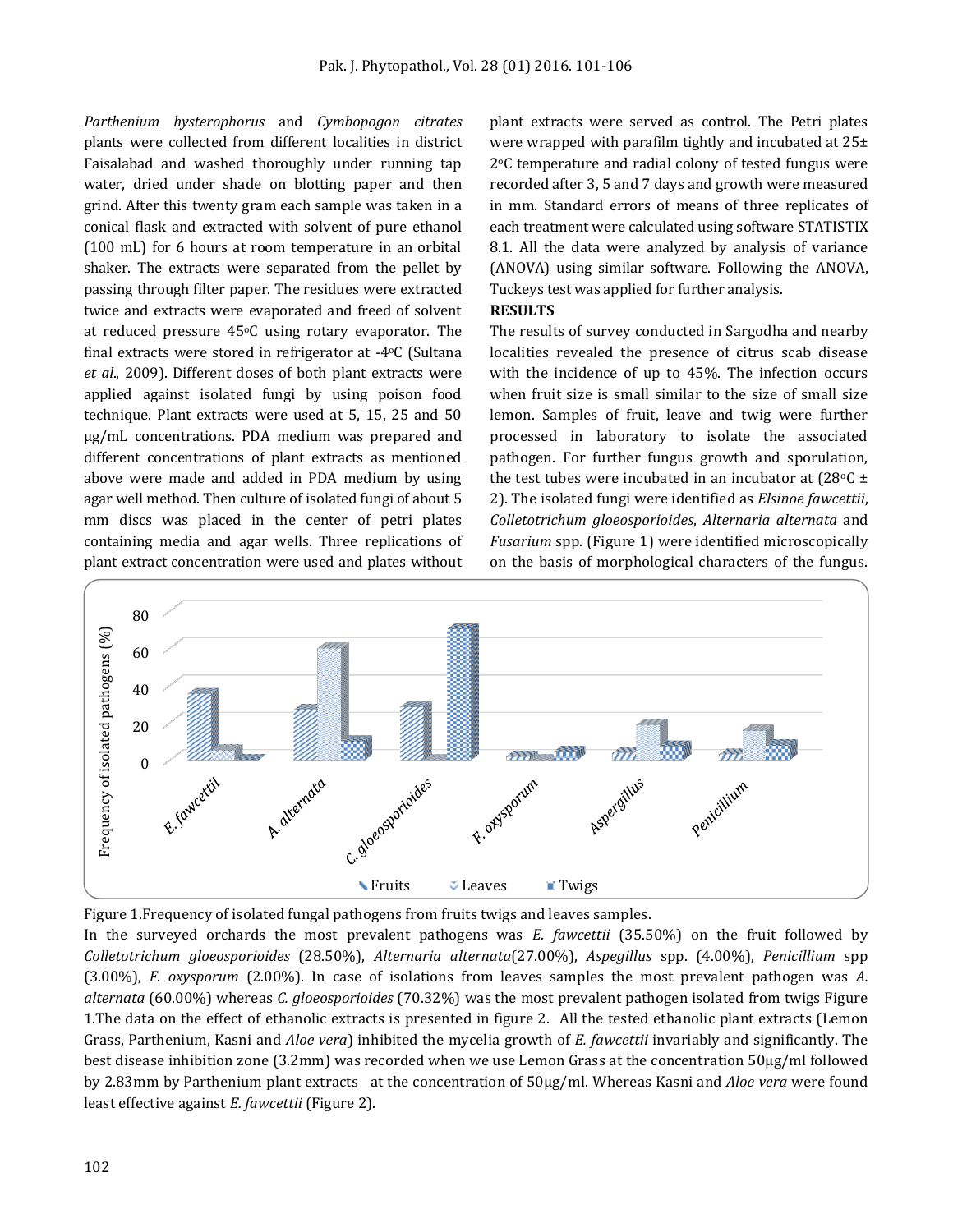

Figure 2. Effect of Aqueous extracts on mycelial growth of *E. fawcettii* over 7 days



*In vitro* evaluation of different ethanolic extracts of Lemon grass and Parthenium were done against *E. fawcettii* at different concentrations. Results showed that lemon grass was significantly effective against *E. fawcettii* followed by parthenium plant extracts at all concentrations. . There were 4 ethanolic plant extracts, Lemon Grass, Parthenium, Aloe vera and Kasni. There were 4 levels of concentrations viz, 5  $\mu$ g/ml, 15  $\mu$ g/ml, 25  $\mu$ g/ml and 50 µg/ml. The petri plates without any extracts served as control. After 7 days the best disease inhibition zone seen was 3.2 by Lemon Grass  $\omega$  50  $\mu$ g/ml followed by 2.83 by Parthenium, 1.85 by Aloe vera and 1.58 by Kasni plant at same concentration.(Figure 3).

#### **DISCUSSION**

The citrus fruit is vulnerable to different diseases by many pathogens (Bassanezi, *et al*., 2002). These diseases and disorders are more than hundred and are triggered by viral, most important fungal and some bacterial pathogens affecting the plants from seeding levels to mature fruit bearing stage and later on subsequently in significant losses (Gopal *et al*., 2014; Reddy, 1985). It is assumed that approximately 10% of fruits production is lost annually only due to the fungal pathogens. Citrus scab is caused by *E. fawcettii* and an important disease in all of the citrus growing countries particularly in New Zealand Argentina, Australia, U.S.A., India, and Pakistan (Rao, 1983), reported that citrus scab disease destroyed citrus nursery badly in India. The disease incidence in subcontinent and in India on citrus cultivars was also studied by Nirvan (Nirvan, 1961).

The external appearance and quality of citrus fruit which is produced for dietary purpose and for fresh market is reduced by citrus scab disease and caused 15 to 60 % losses in citrus fruit especially to mandarin in India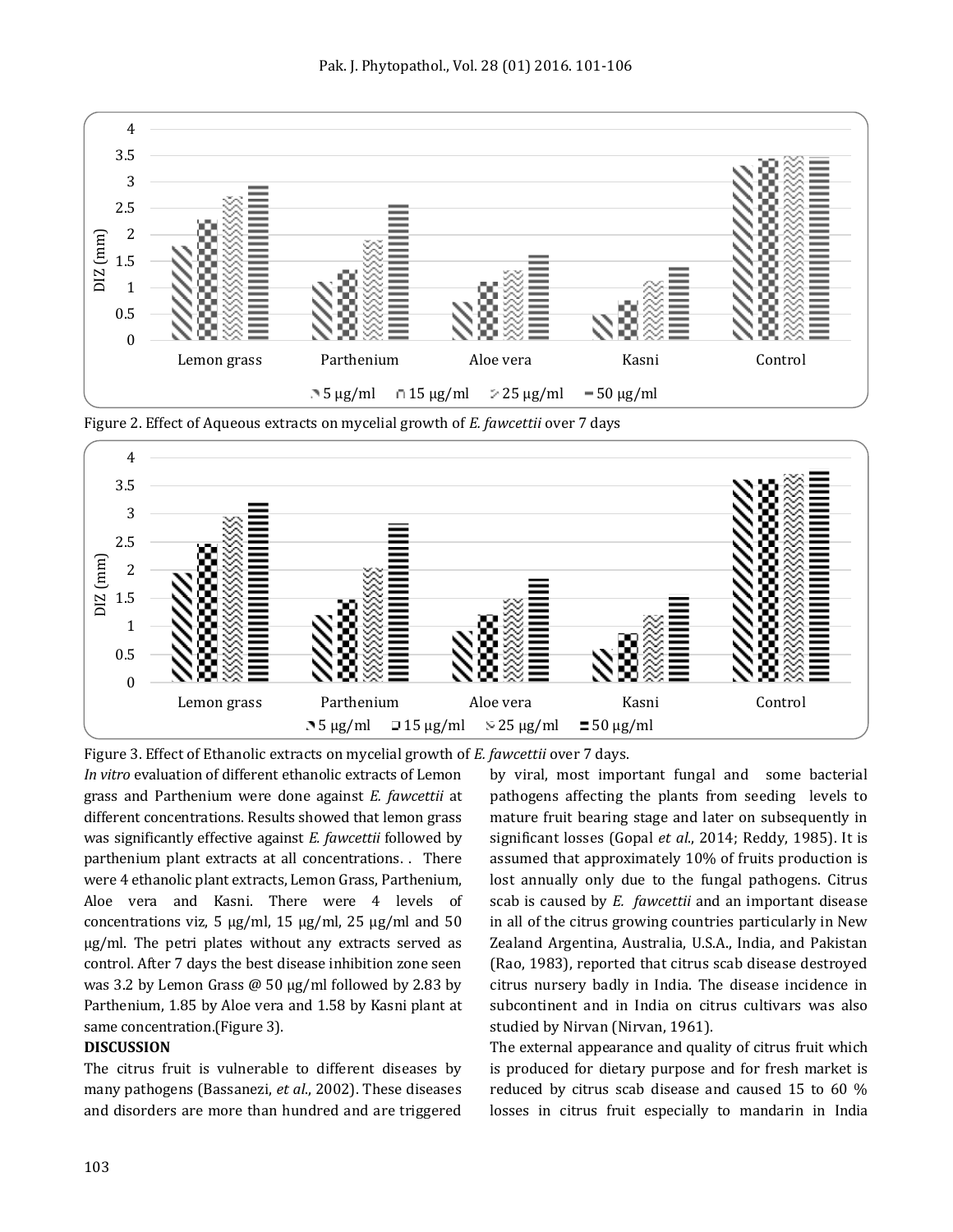(Mukhopadhyay, 1985). Palanisivami *et al.,* (1993) reported that the scab disease was present in India long time ago but the pathotype responsible for cause is not clear. The prevalence of disease on all plant parts leads to premature leaf and fruit drop. In suitable environment 65 to 72 % losses in the form of fruit drop are reported causing heavy losses to growers (Huang and Huang, 1999). In highly susceptible cultivars pustules develop on young leaves results in distortion of twigs and emerging shoot apices and pustules are yellow in color which turn brown with time (Hyun *et al*., 2009). Emerging leaves and external surface of fruits are more susceptible to pustules and raised scabs. The external surface of the fruit is also badly affected due to the raised lesions and scabs (Nelson, 2008). On grapefruit the scab lesions are rough, immature and not smooth. Leaf distortion also takes place if scab infects leaf. Betancourt and Jenkins, (1937) reported that disease symptoms are prominent in five to seven days. Whiteside, (1981) reported that the ascospores of *Elsinoe fawcettii* are small as compared to those of *E. australis* pathotype. They mostly affect the premature fruits. The conidia serves as the inoculum source to infect new plants that s why to prevent new young fruits the old diseased parts should be removed as soon as possible. Hyun *et al.,*  (2001) investigated and described a new type of citrus scab in South Korea. It affects citrus fruit but is different from *Elsinoea ustralis*.

Different plant extracts have been used till now to control the fungal diseases of the plants. Obagwa and Korsten, (2002) evaluated the ethanolic extracts of garlic and clove against citrus to control the fungal pathogens of *Penicillium* species. The results revealed that both plant extracts were effective to control mycelial growth of the fungus at 0.1 %  $v/v$  concentration. The ethanolic extracts of *Phlomis fruticose* against fungal diseases of citrus inhibited *Aspergillus spp., Penicillium spp., Fusarium spp.* and *Phomopsis spp*. Moreover these plants had very active fungicidal activity against *Colletotrichum spp* at a very low concentration (Prasad and Anamika, 2015). The results were highly significant. Yousef, (2013) reported the similar results. He revealed that the fungal inhibition was high by lemon grass at concentration of 15-20 µg/ml against many fungal pathogens including *E. fawcettii*. Tapwal *et al.,* (2011) also reported that diseases inhibition zone was high by application of lemon grass followed by parthenium plant extracts at 5, 10, 15 and 20% concentrations against *A. solani*, *A. zinnia* and *E. fawcettii.*

Falah *et al.,* (2008) and Singh *et al*., (2012) studied the thyme, lime, chilly, ginger and camphor plant extracts against *P. digitatum*and *Fusarium spp*. The results revealed that all plants showed best results at 10% concentration and chilly extracts inhibited mycelial growth 100 %. Singh *et al*., (2012) evaluated ethanolic extracts of ruthenium, veronica, eucalyptus, nerium, lantana and osmium against *Alternaria*disease of citrus. The results revealed that highest inhibition of disease was recorded by nerium followed by parthenium, ocimum, lantana, veronica and eucalyptus respectively. The aim of the following research was to evaluate the antifungal activity of the ethanolic extracts of lemon grass and parthenium plant extracts against *E. fawcettii* causing citrus scab.

In present study, a survey was conducted for collection of citrus fruits affected with citrus scab from thirty orchards in Sargodha District and nearby citrus growing localities. Sargodha is famous for its citrus production worldwide. All the collected samples showed the prevalence of citrus scab disease. During the months of March and April the disease severity was high because of rising temperature. The fruit size is like small lemon and disease progress more. The symptoms of citrus scab are complex with other fungal diseases. The disease is more severe when weather is relatively warm and humid during young fruit setting. In cold weather conditions the disease is not a big problem and fruit produced for fresh market is not affected badly (Whiteside, 1975).

Different fungal pathogens were isolated from the diseased samples. The results showed that the most prevalent fungal pathogen was *E. fawcettii* (35.50%) on the fruit surface followed by *C. gloesporioides* (28.50%), *A. alternata* (27.00%) *Aspergillus spp*. (4.00%), *Penicillium spp.* (3.00%) and *F. oxysporum* (2.00%) was least prevalent. When pathogens isolated from leaves the most prevalent pathogen was *A. alternata* (60.00%) followed by *Aspergillus spp.* (18.90%), *Penicillium spp.* (15.85%) and least was *E. fawcettii* (5.25%). From twigs the most prevalent pathogen isolated was *C. gloesporides* (70.32 %) followed by *A*. *alternata* (10.00 %), *Penicillium spp.*  (8.00%), *Aspergillus spp.* (7.18 %) and *F. oxysporum* (4.50 %). Singh and Deverall, (1984) also reported the similar results. They concluded that *A. alternate, G. candidum, P. digitatum and E. fawcettii were isolated from citrus tree showing typical scab symptoms in preharvest stage.*

In present study the effect of antifungal activity of ethanolic plant extracts was observed on colony growth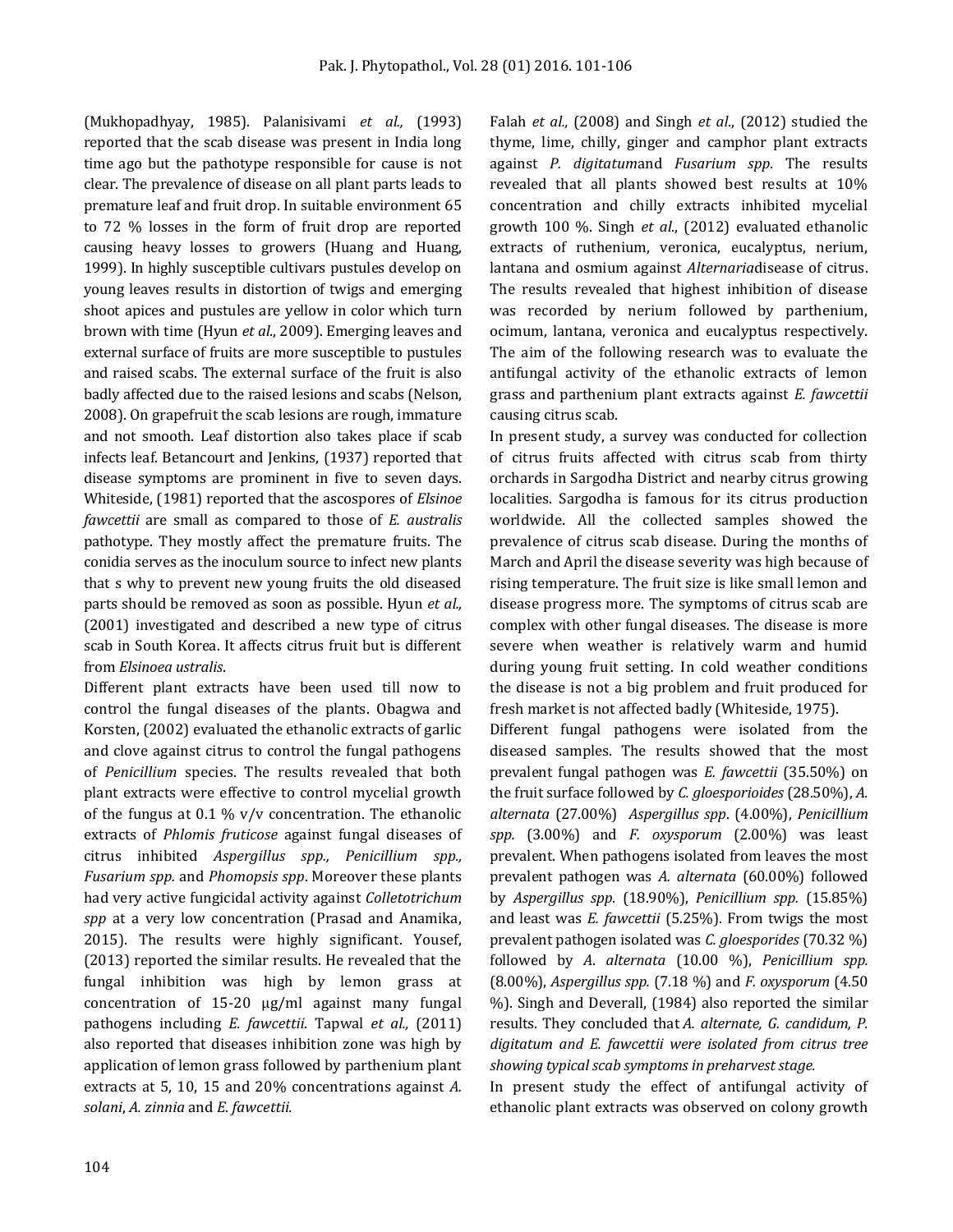of *E. fawcettii*. The results indicated that the disease inhibition zone was high by lemon grass ethanolic extract followed by parthenium. Yousef, (2013) reported the similar results. He revealed that the fungal inhibition was high by lemon grass at concentration of 15-20 µg/ml against many fungal pathogens including *E. fawcettii*. Tapwal *et al.,* (2011) also reported that diseases inhibition zone was high by application of lemon grass followed by *Cannabis sativa* and *Adiantum venustum* extracts at 5, 10, 15 and 20% concentrations against *A. solani*, *A. zinnia* and *E. fawcettii.*

In present study the effect of antifungal activity of aqueous plant extracts were observed on colony growth of *E. fawcettii*. The results indicated that the disease inhibition zone was high by application of lemon grass and was statistically significant. (Bokhari, 2009; Madan *et al.,* 2011; Singh *et al.,* 2014), also reported the similar results. They revealed that disease inhibition zone was high by lemon grass extracts followed by parthenium at higher concentrations against *Fusarium spp*., *E. fawcettii* and *Aspergillus spp*.

#### **CONCLUSION**

Citrus scab caused is a challenging threat for citrus industry of Pakistan. It was concluded that plant extracts used in present studies were found effective against citrus scab pathogen. By the addition of pathenium and lemon grass in management schedule of scab pathogen in field conditions we can reduce the losses considerably. Plant extracts are affordable and environment friendly method for citrus scab management as compare to others.

#### **REFERENCES**

- Bassanezi, B. R., F. B. Armando., L. Amorim, N. G. Fernandes, R. T. Gottwald and M. B. Joseph. 2002. Spatial and Temporal Analyses of Citrus Sudden Death as a Tool to Generate Hypotheses Concerning Its Etiology. J. Epidemiology
- Barnett H.L. and B.B. Hunter. 1998. Illustratted genera of imperfect fungi.(4thed) APS, Minnesota, USA. 218pp
- Bitancourt, A. A. and A. E. Jenkins. 1937. Sweet orange fruit scab caused by *Elsinoeaustralis*. Journal of Agricultural Research Center, 54: 1-18
- Bokhari, Fardous. M. 2009. Antifungal activity of some medicinal plants used in Jeddah, Saudia Arabia. Mycopath. 7(1): 51-57.
- Cheema S. S., and S. P. Kapoor. 1993. Citrus diseases and their management progress of plant pathological

research, Ind. Soc. Plant pathologist: 267-285.

- Falah, S., T. Suzuki and T. Katayama. 2008. Chemical constituents from *Swietenia macrophylla* bark and their antioxidant activity. Pak. J. Biol. Sci. 11: 2007-2012.
- Gopal, K.L., M. Lakshmi, G. Sarada and T. Nagalakshmi. 2014. Citrus melanose (*Diaporthe citri* Wolf): A review. Int. J. curr. Microbiol. appl. sci. 3: 113–24.
- Harris, C.A., M.J. Renfrew, and M.W. Woodridge. 2001. Assessing the risk of pesticide residues to consumers: recent and future developments. Food Additives and Contamination 18:1124-1129.
- Huang, H. and H. M. Huang. 1999. The occurrence of citrus scab and its control. South China Fruits, 28: 18.
- Hyun, J. W., L. W. Timmer, S. C. Lee, S. H. Yun and K. S. Kim. 2009 Molecular analysis of *Elsinoe* isolates and *Elsinoeaustralis* causing scab diseases of citrus in Jeju island in Korea. Plant dis. 85: 1013-1017.
- Hyun, J. W. Timmer, L. W., Lee, S. C., Yun, S. H. Ko, S. W. and K. S. Kim. 2001. Pathological Characterization and Molecular Analysis of *Elsinoe* isolates Causing Scab Diseases of Citrus in Jeju Island in Korea.
- Madan.H., S. Gogia and S. Sharma. 2011. Antimicrobial and spermicidal activities of *Partheniumhysterophorus* Linn. and*Alstoniascholaris* Linn. Ind. J. Natural prod. Resour. 2(4): 458-463.
- Martin, S., Homedes, V., Sanchis, V., Ramos, A.J. and N.Magan. 1999. Impact of *Fusarium moniliforme* and *F. Proliferatum* colonization of maize on calorific losses and fumonisinproction under different environmental conditions. Journal of Stored Product Research.35 :15-26.
- Mukhopadhyay, S. 1985. The dieback of mandarin oranges in Darjeeling district, West Bengal, India. Bidhan Chandra Krishi Viswavidyalaya: 12
- Nelson, S. 2008. Citrus scab. Plant Disease. 60: 1-6.
- Nirvan, R.S. 1961. Annual report of the horticultural research, citrus scab and Its control. Saharanpur, India.
- Obagwa, J and L. Korsten. 2002. Control of citrus green and blue molds with garlic and clove extracts. Plant Pathol. 109: 221–25.
- Palanisivami, A., T. Naryanaswany and R. Jeyarajan. 1993. Sweet orange (*Citrus sinesis* L.) a new host for scab caused by *Sphacelomaaustralis*. Ind. J. Mycol. And Plant Pathol, 23: 217-218.